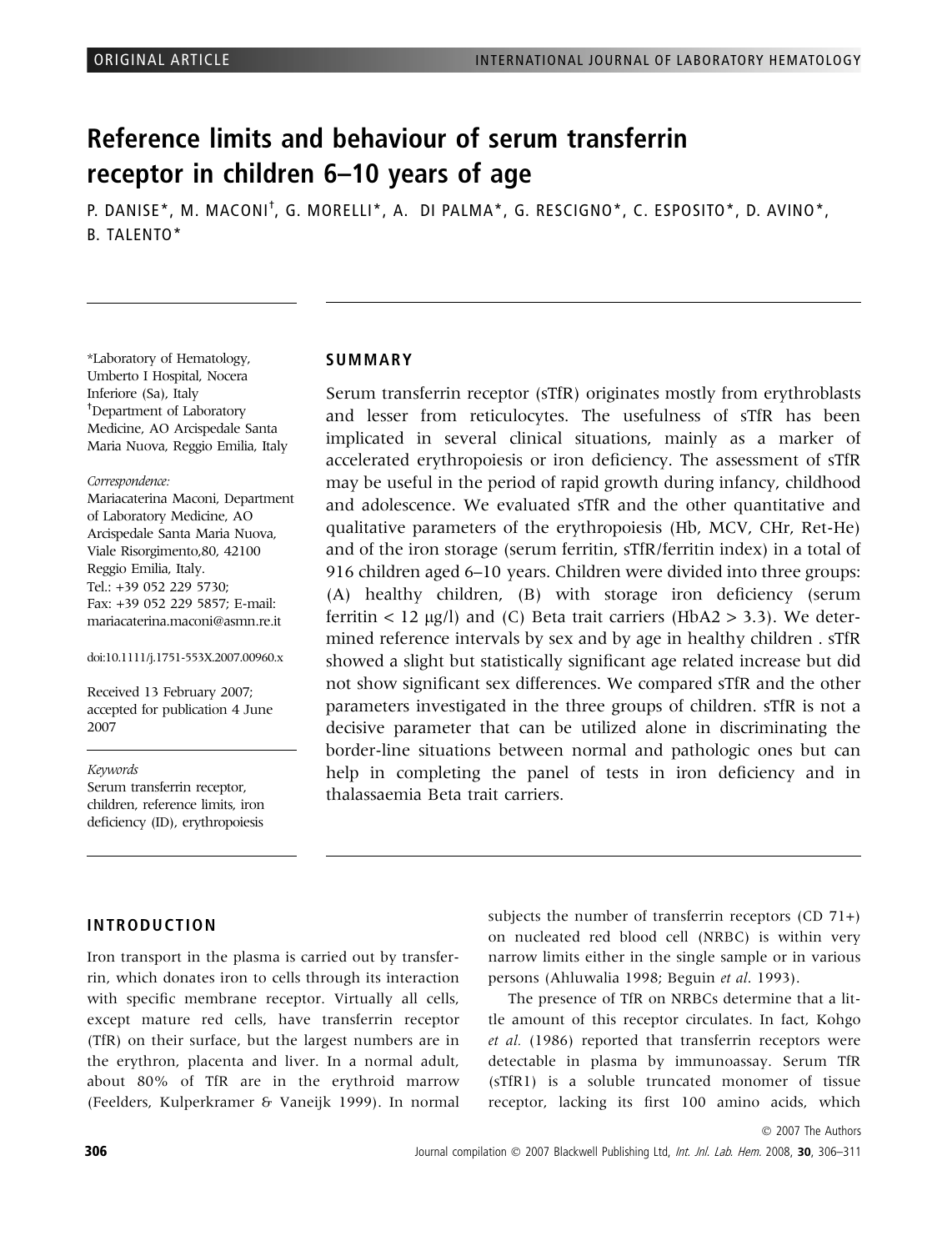circulates in the form of a complex of transferrin and its receptor (Kohgo et al. 1987; R'Zik & Beguin 2001; Shih et al. 1990). The bulk of sTfR measured in serum is proportional to the mass of cellular TfR and originates mostly from erythroblasts and to a lesser extent from reticulocytes (Baynes, Shih & Cook 1994).

Early identification of iron deficiency in children is essential to prevent the damaging long-term consequences of this disease. Investigations regarding sTfR as a measure of iron status in infants and children have provide promising results, including evidence that, in infants, sTfR concentrations may be superior to ferritin measurements in diagnosing iron deficiency (ID) (Olivares et al. 2000).

In the early postnatal period, sTfR levels are comparable with those of adult with marrow suppression, but they soon increase again so that infants and adolescents tend to have a slightly higher sTfR levels than adults (Virtanen et al. 1999). Age-specific reference limits for children aged 0–4, 4–10 and 10–16 years have been derived in a carefully selected group of healthy children (Suominen et al. 2001), but these agespecific reference intervals should be implemented.

The purpose of this study was to establish appropriate reference limits of sTfR in healthy children 6–10 years of age and to evaluate the behaviour of sTfR related to the other quantitative and qualitative parameters of the erythropoiesis (Hb, MCV, CHr, RET-He) and of the iron storage (serum ferritin and sTfR/ ferritin index) in the population studied.

## MATERIALS AND METHODS

#### Patient groups

A total of 916 children from Costa of Amalfi aged 6–10 years were investigated (492 males and 424 females).The children examinated were divided into three groups: group A (851 children) were healthy children, group B (53 children) had storage iron deficiency (serum ferritin  $< 12 \mu g/l$ ) and group C (12 children) are Beta trait carriers (HbA2 > 3.3). In all cases, parents gave their informed consent. The selection of children included in the healthy population of this study was made on the basis of detailed anamnesis and laboratory tests. The criteria for exclusion from this study population were: febrile episodes during the preceding 4 weeks, haematological diseases, recent iron supplementation, or drugs, anaemia or abnormal red cell indices analysed in this study and low serum ferritin concentration  $\left(\langle 12 \ \mu g / l \right)$ .

#### Instruments and parameters investigated

A complete blood cell counts and reticulocyte indices were measured with the automated analyzer Bayer ADVIA 120 (Bayer Diagnostics, Tarrytown, NY, USA). We measured Haemoglobin concentration (Hb), Mean Corpuscolar Volume (MCV), Reticulocyte Haemoglobin Content (CHr). We measured also Reticulocyte Haemoglobin (RET-He) with the automated analyzer Sysmex XE-2100 (Sysmex Corporation, Kobe, Japan).

Serum ferritin were measured with the Abbott Architect Ferritin assay that is a two-step immunoassay to determine the presence of ferritin in human serum and plasma using chemiluminescent microparticle immunoassay (CMIA) technology with flexible assay protocols, referred to as Chemiflel.

sTfR assay were carried out using an automated immunoturbidimetric assay (IEMA) using a monoclonal antibody (IDeA sTfR-IT, Orion Diagnostica, Espoo, Finland). The method has been described in detail elsewhere (Suominen et al. 1999). The sTfR/ferritin index were calculated dividing the value of sTfR for log of serum ferritin.

### Statistical analysis

The reference intervals of sTfR by sex and by age were calculated using the nonparametric summary statistics. Differences between sex, age and between groups were evaluated using the Kruskall–Wallis ANOVA method for the parameters with a non-normal distribution (sTfR, serum ferritin, sTfR/ferritin index) and using the one-way ANOVA method with the Bonferroni test for the parameters with a Gaussian distribution (Hb, MCV, CHr, RET-He). Significance was assumed at  $P < 0.01$ . All statistical analysis was performed with Analyse-it software, version 1-73, Clinical Laboratory & General module (Analyse-it Software, Ltd, Leeds, England, UK).

## RESULTS

sTfR reference intervals in healthy children (group A) divided by sex are shown in Table 1. sTfR reference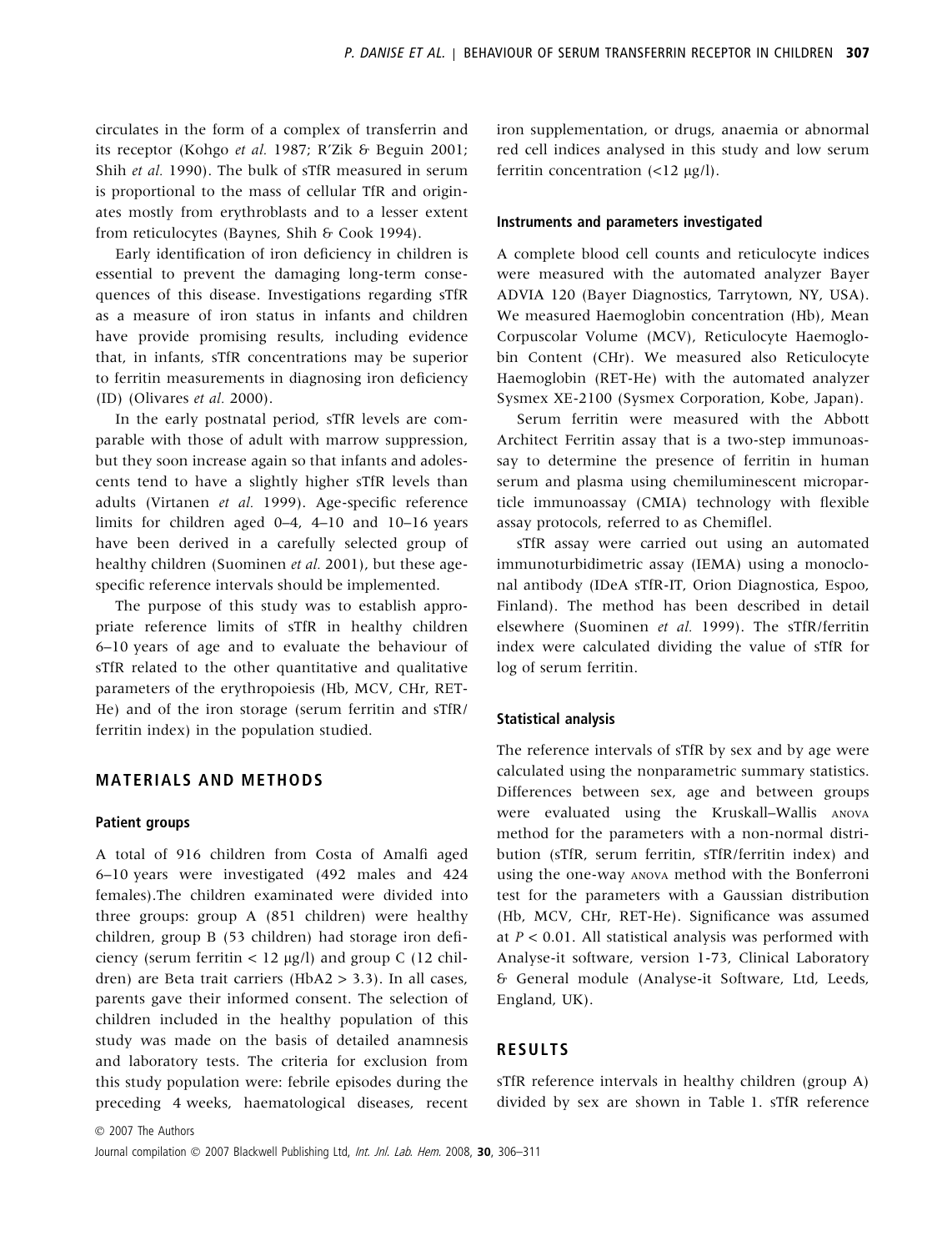| Table 1. sTfR reference intervals by sex in healthy<br>children (group A) |                       |                       |                                                        |        |  |
|---------------------------------------------------------------------------|-----------------------|-----------------------|--------------------------------------------------------|--------|--|
|                                                                           | Healthy<br>children   | Males                 | Females<br>$(N = 851)$ $(N = 459)$ $(N = 392)$ P-value |        |  |
| sTfR(mg/l)<br>Median<br>$2.5^{\circ} - 97.5^{\circ}$<br>percentile        | 1.50<br>$0.93 - 3.00$ | 1.50<br>$1.00 - 3.00$ | 1.50<br>$0.90 - 3.10$                                  | 0.1824 |  |

intervals of males and females did not show any significant differences ( $P = 0.1147$ ). sTfR reference intervals in healthy children (group A) divided by age are shown in Table 2. Differences between different ages were weak but statistically significant  $(P = 0.0004)$ with a slight increase of lower and upper values of reference intervals from 6–9 years. Distribution of reference intervals are shown in Figure 1. Spearman correlation between sTfR and serum ferritin, sTfR/ferritin index, Hb, MCV, CHr and RET-He are shown in Table 3.

In healthy children, sTfR was inversely correlated  $(P < 0.0001)$  with CHr and RET-He and, as expected, was directly correlated  $(P < 0.0001)$  with Hb. sTfR did not show significant correlation with serum ferritin  $(P = 0.0142)$  and with MCV  $(P = 0.885)$ . The correlation of sTfR with serum ferritin, Hb, CHr and RET-He was significantly increased in children with storage iron deficiency (with  $r$  values higher than in healthy and P-values <0.01), while was not significantly correlated in Beta trait carriers children  $(P\text{-values } > 0.01)$ . Finally, in a preliminary study, we compared reference intervals of healthy children (group A) with values obtained from children with storage iron deficiency (group B) and values obtained from children Beta trait carriers (group C) to evaluate the behaviour of the parameters investigated.

Results obtained are shown in Table 4. sTfR showed statistically significant differences between healthy children (group A) and both children with storage iron deficiency (group B) and Beta trait carriers (group C). Haematological parameters of iron status investigated (Hb, CHr and RET-He) showed

| Table 2. sTfR reference intervals by age in healthy children (group A) |                                    |                        |                        |                        |                        |                         |                             |
|------------------------------------------------------------------------|------------------------------------|------------------------|------------------------|------------------------|------------------------|-------------------------|-----------------------------|
|                                                                        | Healthy<br>children<br>$(N = 851)$ | 6 years<br>$(N = 146)$ | 7 years<br>$(N = 167)$ | 8 years<br>$(N = 179)$ | 9 years<br>$(N = 181)$ | 10 years<br>$(N = 178)$ | P-value                     |
| $STFR$ (mg/l)<br>Median<br>$2.5^{\circ}$ -97.5 $^{\circ}$ percentile   | 1.50<br>$0.93 - 3.00$              | 1.40<br>$0.87 - 2.86$  | 1.50<br>$0.90 - 2.98$  | 1.50<br>$0.95 - 3.05$  | 1.70<br>$1.00 - 3.14$  | 1.50<br>$1.00 - 2.95$   | 0.0003<br>$6.7$ vs. 9 years |



Figure 1. Distribution of reference intervals of sTfR by age in healthy children (group A).

© 2007 The Authors

Journal compilation © 2007 Blackwell Publishing Ltd, Int. Jnl. Lab. Hem. 2008, 30, 306-311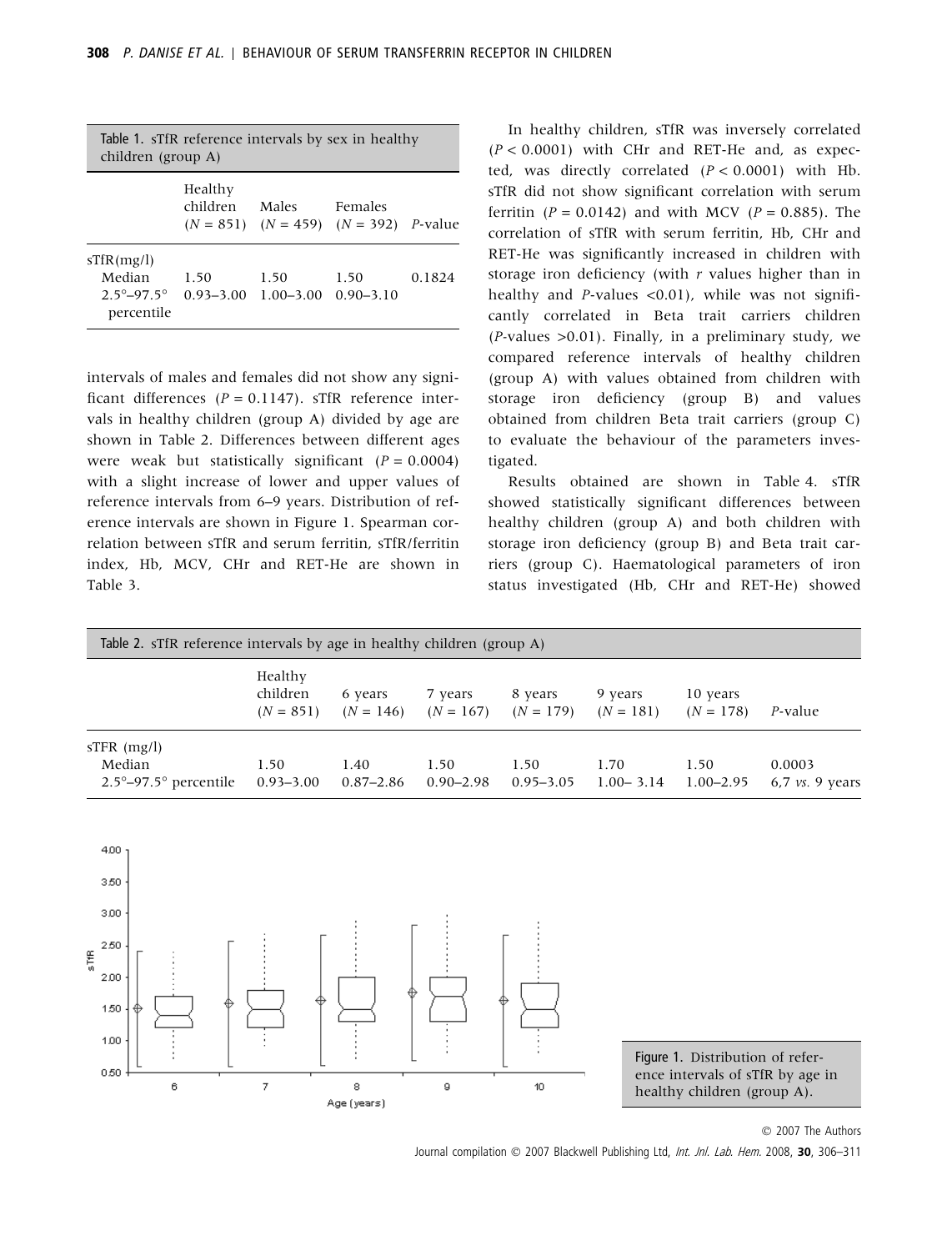|                                | investigated (* $P < 0.01$ )     | Table 3. Spearman correlation between sTfR and other<br>haematological and biochemical iron parameters |                                     |
|--------------------------------|----------------------------------|--------------------------------------------------------------------------------------------------------|-------------------------------------|
|                                | Group A<br>(healthy<br>subjects) | Group B<br>(iron storage<br>deficiency)                                                                | Group C<br>(beta trait<br>carriers) |
| sTFR <i>vs.</i> serum ferritin |                                  |                                                                                                        |                                     |
| <i>r</i> -value                | $-0.08$                          | $-0.36$                                                                                                | 0.35                                |
| $P$ -value                     | 0.0142                           | $0.0081*$                                                                                              | 0.2634                              |
| sTFR $vs.$ Hgb                 |                                  |                                                                                                        |                                     |
| $r$ -value                     | $+0.19$                          | $-0.36$                                                                                                | $-0.25$                             |
| P-value                        | $< 0.0001*$                      | $0.0088*$                                                                                              | 0.4349                              |
| sTFR vs. RET-He                |                                  |                                                                                                        |                                     |
| r-value                        | $-0.15$                          | $-0.47$                                                                                                | $-0.36$                             |
| P-value                        | $< 0.0001*$                      | $0.0014*$                                                                                              | 0.2435                              |
| $s$ TFR $\nu s$ . CHr          |                                  |                                                                                                        |                                     |
| r-value                        | $-0.21$                          | $-0.45$                                                                                                | $-0.40$                             |
| P-value                        | $< 0.0001*$                      | $0.0007*$                                                                                              | 0.2024                              |
| $STFR$ $vs.$ MCV               |                                  |                                                                                                        |                                     |
| $r$ -value                     | $+0.00$                          | $-0.08$                                                                                                | $-0.24$                             |
| P-value                        | 0.8849                           | 0.5650                                                                                                 | 0.4620                              |
|                                |                                  |                                                                                                        |                                     |

statistically significant difference between healthy children (group A) and both children with storage iron deficiency (group B) and Beta trait carriers (group C). MCV values were not statistically significant different ( $P = 0.4129$ ) between healthy children and children with storage iron deficiency, while the difference between healthy children and children Beta Trait carriers ( $P < 0.0001$ ) was significant.

## **DISCUSSION**

The usefulness of sTfR has been implicated in several clinical situations, mainly as a marker of accelerated erytropoiesis or iron deficiency (Ahluwalia, 1998; Ferguson et al. 1992; Huebers et al. 1990; Malope et al. 2001; Skikne, Flowers & Cook 1990): in pregnancy, in the period of rapid growth during infancy, childhood and adolescence, and anaemic conditions complicated by co-existent chronic inflammatory diseases, or malignancies.

Infants, children and adolescents are known to be particularly prone to iron deficiency. There are few reports of reference ranges for haematological values in school age children. Investigations regarding sTfR in infants and children have been made (Dimitriou et al. 2000; Kuiper-Kramer et al. 1998; Lockitch et al. 1988; Skikne 1998), but there are few data about sTfR concentrations reference limits (Suominen et al., 2001).

In our experience we determined reference intervals by sex and by age in healthy children aged 6–10 years (group A). No significant between-gender difference in sTfR concentrations was observed. sTfR showed a weak but statistically significant age related increase between children aged 6, 7 and 9 years, but this increase did not show clinical significance. Values of median (1.50) and reference intervals in children  $(2.5^{\circ}-97.5^{\circ})$  percentile, corresponding to 0.93-3.00) were higher than sTfR values in adults (0.9–2.3 mg/l; Suominen et al., 1999).

We evaluated also the correlation between sTfR and the other haematological and biochemical iron parameters. In healthy children, the absence of correlation with serum ferritin showed that sTfR has an independent behaviour as a marker of iron status in subjects with normal iron status compared with other parameters. The weak inverse correlation with CHr and RET-He, the weak direct correlation with Hb and any correlation with MCV did not allow us to understand if there is a correlation between sTfR and quantitative and qualitative parameters of the erythropoiesis. In subjects with storage iron deficiency, sTfR showed a dependent behaviour with a significant inverse correlation with serum ferritin, Hb, CHr and RET-He.

Finally, we compared the difference between sTfR and the other parameters investigated in healthy children (group A), in children with storage iron deficiency (group B) and Beta trait carriers (group C). We found that in children with storage iron deficiency (group B) all these parameters (except MCV) showed difference statistically significant with healthy children (group A). sTfR, Hb, MCV, CHr and RET-He were significant different between healthy children (group A) and children Beta trait carriers (group C). All parameters, except sTfR, showed differences between children with storage iron deficiency (group B) and children Beta trait carriers (group C).

In conclusion, sTfR is not a decisive parameter that can be utilized alone in discriminating the border-line situations between normal and pathologic ones, but seems to be a parameter that can help in completing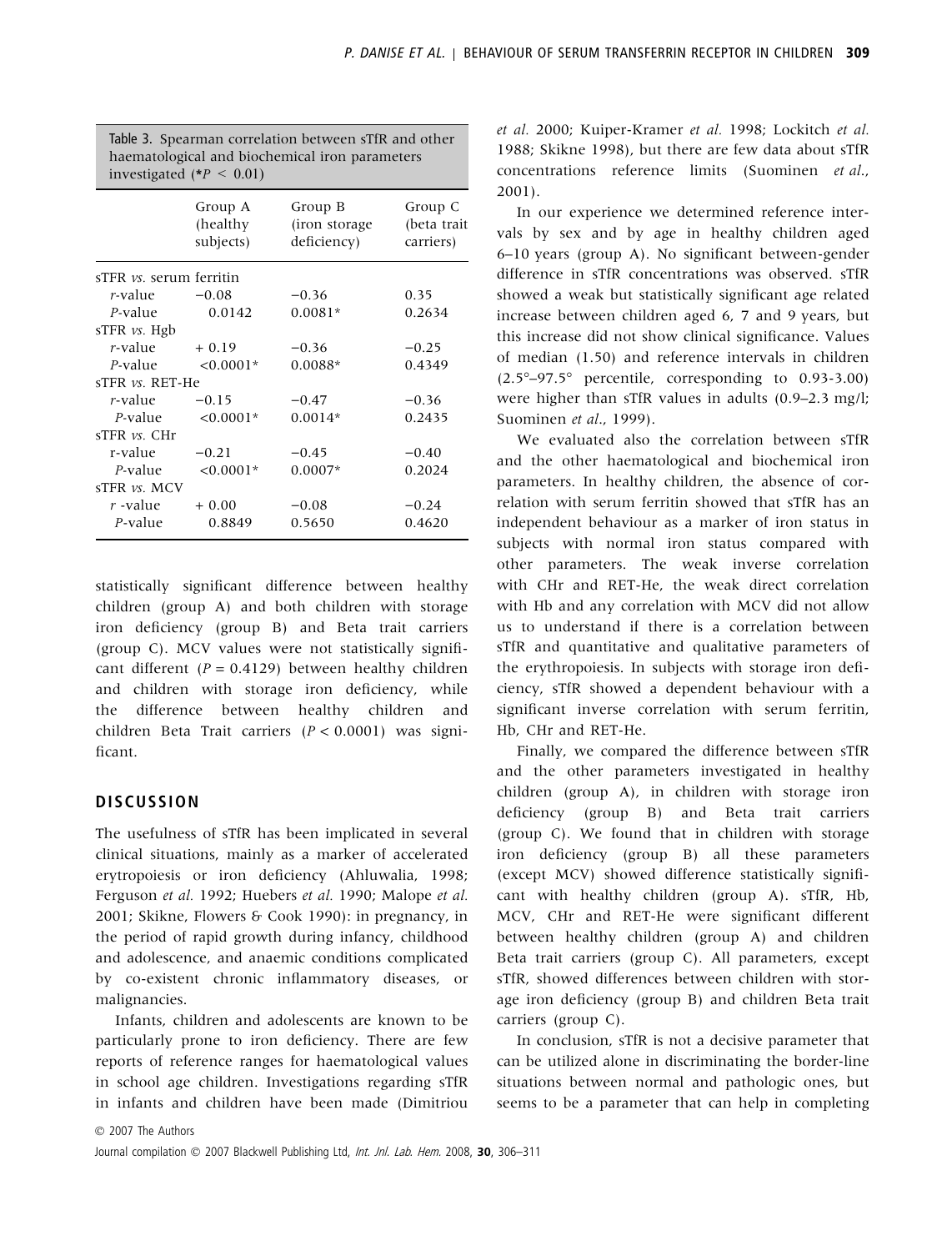|                                           | storage from deficiency (group B)and beta trait carriers (group C) |                                      |                                  |                                        |  |
|-------------------------------------------|--------------------------------------------------------------------|--------------------------------------|----------------------------------|----------------------------------------|--|
|                                           | Group A<br>(healthy)                                               | Group B (iron storage<br>deficiency) | Group C (beta<br>trait carriers) | P-value (comparison<br>between Groups) |  |
| $STFR$ (mg/l)                             |                                                                    |                                      |                                  |                                        |  |
| Median                                    | 1.50                                                               | 1.90                                 | 2.10                             | A <i>vs.</i> B $P < 0.0001*$           |  |
| $2.5^{\circ}$ -97.5 $^{\circ}$ percentile | $0.93 - 3.00$                                                      | 1.00-4.69                            | $n.a. - n.a.$                    | A <i>vs.</i> C $P = 0.0019*$           |  |
| Range (min-max)                           | $0.70 - 3.80$                                                      | 1.00-4.90                            | $1.30 - 4.10$                    | B vs. C $P = 1.000$                    |  |
| Serum ferritin $(\mu g/l)$                |                                                                    |                                      |                                  |                                        |  |
| Median                                    | 31.00                                                              | 10.00                                | 45.50                            | A <i>vs.</i> B $P < 0.0001*$           |  |
| $2.5^{\circ}$ -97.5 $^{\circ}$ percentile | 14.00-85.10                                                        | $3.35 - 12.00$                       | $n.a. - n.a.$                    | A <i>vs.</i> C $P = 0.0741$            |  |
| Range (min-max)                           | $13 - 157$                                                         | $3.00 - 12.00$                       | $22.0 - 87.0$                    | B vs. C $P = \langle 0.0001^*$         |  |
| sTfR/ferritin Index                       |                                                                    |                                      |                                  |                                        |  |
| Median                                    | 1.04                                                               | 1.92                                 | 1.37                             | A <i>vs.</i> B $P < 0.0001*$           |  |
| 2.5°-97.5° percentile                     | $0.55 - 2.09$                                                      | $1.16 - 6.44$                        | n.a. n.a.                        | A vs. C $P = 0.1935$                   |  |
| Range (min-max)                           | $0.43 - 2.88$                                                      | $1.15 - 7.14$                        | $0.72 - 2.28$                    | B <i>vs.</i> C $P = 0.0013*$           |  |
| $Hb$ ( $g/dl$ )                           |                                                                    |                                      |                                  |                                        |  |
| Median                                    | 12.70                                                              | 12.40                                | 10.95                            | A <i>vs.</i> B $P = 0.0003*$           |  |
| 2.5°-97.5° percentile                     | 11.40-14.17                                                        | $10.73 - 13.30$                      | $n.a. - n.a.$                    | A <i>vs.</i> C $P < 0.0001*$           |  |
| Range (min-max)                           | $10.60 - 15.00$                                                    | $10.70 - 13.30$                      | $9.70 - 12.40$                   | B <i>vs.</i> C $P = 0.0019*$           |  |
| MCV(f)                                    |                                                                    |                                      |                                  |                                        |  |
| Median                                    | 78.60                                                              | 77.50                                | 59.70                            | A <i>vs</i> . B $P = 0.4129$           |  |
| 2.5°-97.5° percentile                     | 71.80-85.64                                                        | 69.00-85.29                          | $n.a.-n.a.$                      | A <i>vs.</i> C $P < 0.0001*$           |  |
| Range (min-max)                           | 64.70-95.50                                                        | 68.5-85.50                           | 55.0-71.0                        | B <i>vs.</i> C $P < 0.0001*$           |  |
| $CHr$ (pg)                                |                                                                    |                                      |                                  |                                        |  |
| Median                                    | 29.00                                                              | 28.10                                | 19.70                            | A <i>vs.B</i> $P = 0.0017*$            |  |
| 2.5°-97.5° percentile                     | 25.10-31.40                                                        | 23.44-31.09                          | $n.a.-n.a.$                      | A vs C $P < 0.0001*$                   |  |
| Range (min-max)                           | 22.70-33.50                                                        | 22.60-31.30                          | 18.70-25.90                      | B <i>vs.C</i> $P = 0.0002*$            |  |
| RET-He                                    |                                                                    |                                      |                                  |                                        |  |
| Median                                    | 29.56                                                              | 28.81                                | 19.66                            | A vs.B $P = 0.0008*$                   |  |
| 2.5°-97.5° percentile                     | 25.94-31.84                                                        | 23.39-31.40                          | $n.a.-n.a.$                      | A <i>vs.</i> C $P < 0.0001*$           |  |
| Range (min-max)                           | 23.30-33.30                                                        | 23.06-31.46                          | 17.64-25.97                      | B <i>vs.</i> C $P = 0.0008*$           |  |
|                                           |                                                                    |                                      |                                  |                                        |  |

Table 4. Comparison between reference intervals of healthy children (group A) and values obtained for children with storage iron deficiency (group B)and beta trait carriers (group C)

Values obtained for group C ( $2.5^{\circ}$ -97.5° percentile) were not assigned (n.a.), because of the sample size lower than 40. *P*-values with asterisk (\*) highlight significant differences between groups ( $P < 0.01$ ).

the panel of the test in these situations. It is therefore important to establish reference intervals and to study the behaviour of sTfR in the three groups analyzed because these data can improve the use of this parameter in children age 6–10 years.

#### ACKNOWLEDGEMENT

We thank Dr Aurelio Pacioni for his assistance.

#### REFERENCES

- Ahluwalia N. (1998) Diagnostic utility of serum transferrin receptor measurement in assessing iron status. Nutrition Reviews 56, 133–141.
- Baynes R.D., Shih Y.J. & Cook J.D. (1994) Mechanism of production of the

serum transferrin receptor. Advances in Experimental Medicine and Biology 356, 61–68.

Beguin Y., Clemons G.K., Pootrakul P. & Fillet G. (1993) Quantitative assessment of erythropoiesis and functional classification of anemia based on measurements of serum transferrin receptor

and erythropoietin. Blood 81, 1067– 1076.

Dimitriou H., Stiakaki E., Markaki E.A., Bolonaki I., Giannakopoulou C. & Kalmanti M. (2000) Soluble transferrin receptor levels and soluble transferrin receptor/log ferritin index in the evaluation of erythropoietic status in child-

© 2007 The Authors

Journal compilation © 2007 Blackwell Publishing Ltd, Int. Jnl. Lab. Hem. 2008, 30, 306-311